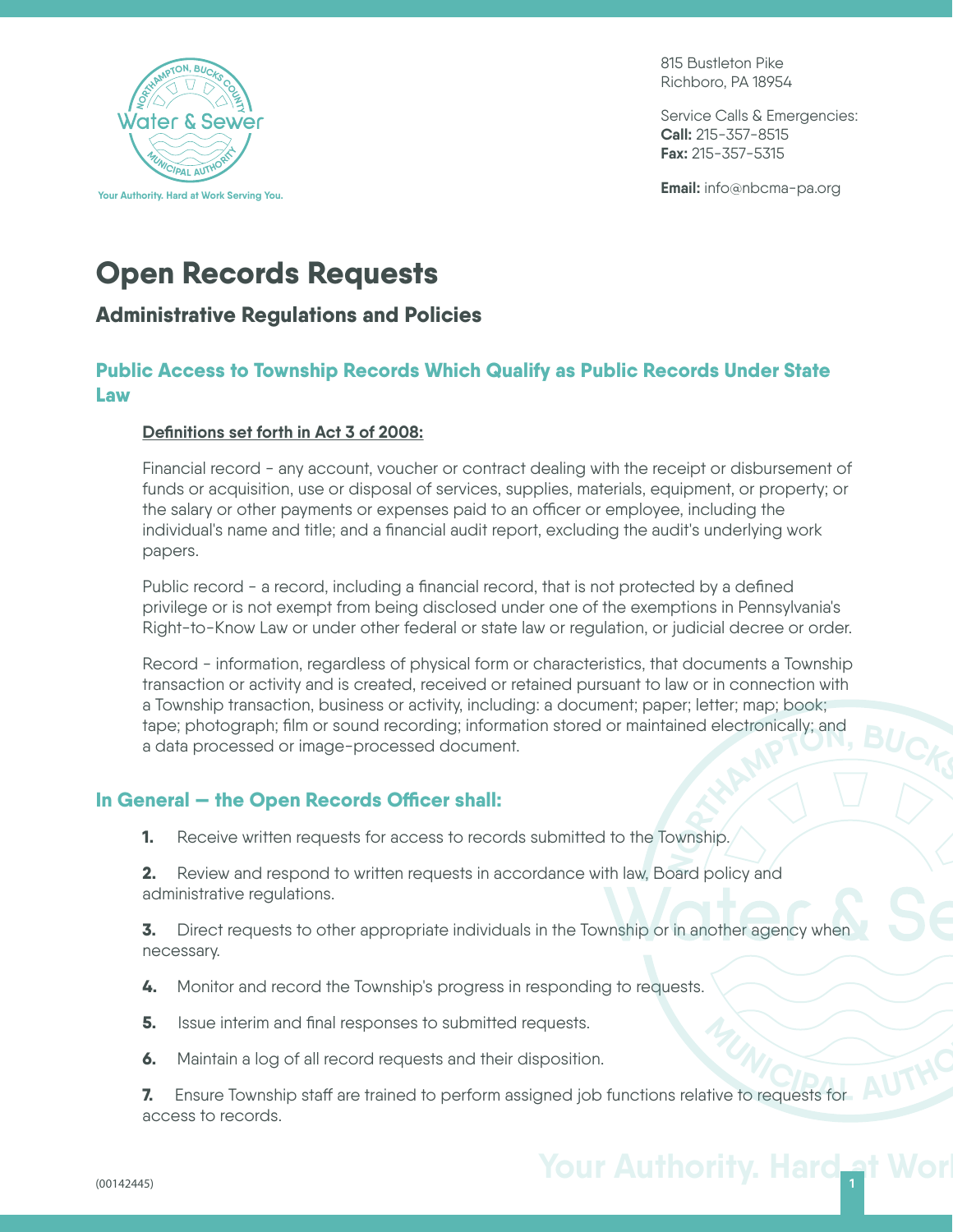

815 Bustleton Pike Richboro, PA 18954

Service Calls & Emergencies: **Call:** 215-357-8515 **Fax:** 215-357-5315

**Email:** info@nbcma-pa.org

## **Specifically, upon receiving a request for access to a record, the Open Records Officer shall:**

**1.** Note the date of receipt on the written request.

**2.** Compute and note on the written request the day on which the five-day period for response will expire.

**3.** If the written request is approved in full, maintain an electronic or paper copy of the written request, including all documents submitted with the request, until the request has been fulfilled.

**4.** If the written request is denied or denied in part, maintain the written request for thirty (30) days or, if an appeal is filed, until a final determination is issued, or the appeal is deemed denied.

## **Procedure for Requesting Records**

All written requests for access to a public record shall be submitted on the required form attached hereto as Attachment "A", or on the state form, and addressed to the Open Records Officer

Written requests shall be submitted to the Township in person, by mail, to a designated facsimile machine (if any) or to a designated e-mail address (if any). Any request received by the Township after normal office hours, 4:00 p.m. E.S.T., or on a day when the Township offices are closed, shall be deemed received the next day on which the Township offices are open. **<sup>N</sup>ORTHAMPTON, <sup>B</sup>UCK<sup>S</sup> <sup>C</sup>OUNT<sup>Y</sup>**

Each request must include the following information:

**1.** Identification or description of the requested record, in sufficient detail to enable the Township to ascertain which records are being requested.

- **2.** Medium in which the record is requested.
- **3.** Address of the individual to receive the Township's response.

Neither the Township nor the Open Records Officer shall require an explanation of the reason for the request or the intended use of the requested record, unless otherwise required by law.

#### **Response to Request**

Township employees shall be directed to forward requests for access to public records to the Onse to Request<br>Township employees shall be directed to forward requests for access to public records to the<br>Open Records Officer. Requests not properly addressed to the Open Records Officer shall not AUTH be deemed received unless and until the Open Records Officer actually receives the written request.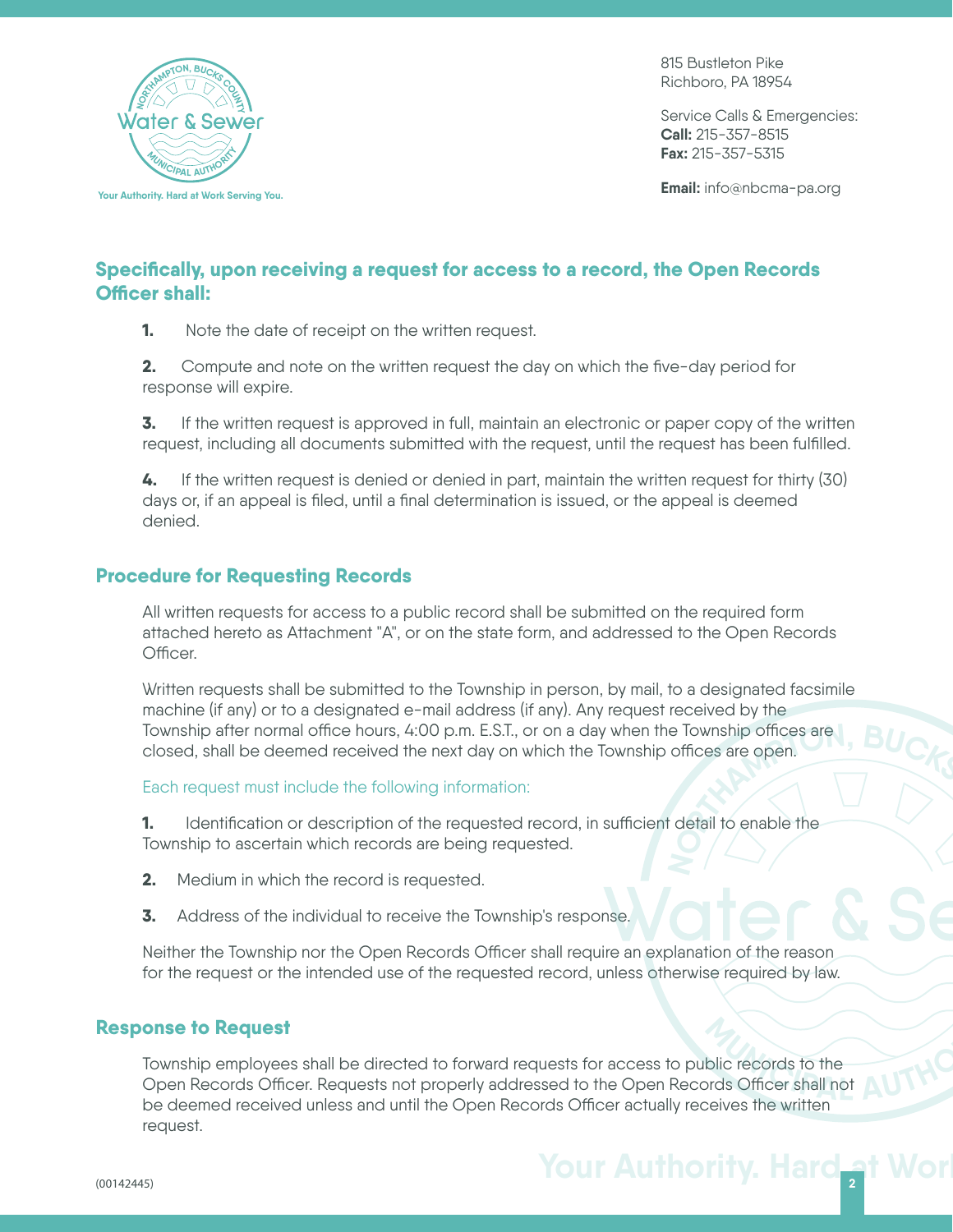

815 Bustleton Pike Richboro, PA 18954

Service Calls & Emergencies: **Call:** 215-357-8515 **Fax:** 215-357-5315

**Email:** info@nbcma-pa.org

Upon receipt of a written request for access to a record, the Open Records Officer shall determine if the requested record is a public record and if the Township has possession, custody or control of that record.

The Open Records Officer shall respond as promptly as possible under the circumstances then existing, and the initial response time shall not exceed five (5) business days from the date the written request is received by the Open Records Officer.

The initial response shall grant access to the requested record, deny access to the requested record, partially grant and partially deny access to the requested record, or notify the requestor of the need for an extension of time to fully respond.

Normally, records are available at the Township from 8:00 a.m. to noon and from 1:00 p.m. and 4:00 p.m. Monday through Friday each week except for certain holidays and when the offices are closed for emergencies.

#### **Extension of Time**

If the Open Records Officer determines that an extension of time is required to respond to a request, in accordance with the factors stated in Act 3, written notice of the need for an extension shall be sent within five (5) business days of receipt of request. The notice shall indicate that the request for access is being reviewed, the reason that the review requires an extension; and a reasonable date by which the response can be expected.

Up to a thirty (30) day extension for one (1) of the listed reasons does not require the consent of the requestor. If the response is not given by the specified date, it shall be deemed denied on the day following that date.

**<sup>N</sup>ORTHAMPTON, <sup>B</sup>UCK<sup>S</sup> <sup>C</sup>OUNT<sup>Y</sup>** A requestor may consent in writing to an extension that exceeds thirty (30) days, in which case the request shall be deemed denied on the day following the date specified in the notice if the Open Records Officer has not provided a response by that date.

## **Granting Of Request**

**D**<br> **Example 2013<br>
<b>D**<br> **Example 2014**<br> **Example 2014**<br> **EXAMPLE 2017** If the Open Records Officer determines that a request to inspect will be granted, the response shall inform the requestor that access is granted and either include information on the regular business hours of the administration office, provide electronic access, or state where the requestor may go to inspect the records or information electronically at a publicly accessible site. The response shall state the amount of any applicable fee and a statement that all applicable fees shall be paid in order to receive access to the record requested and the medium in which the records will be provided.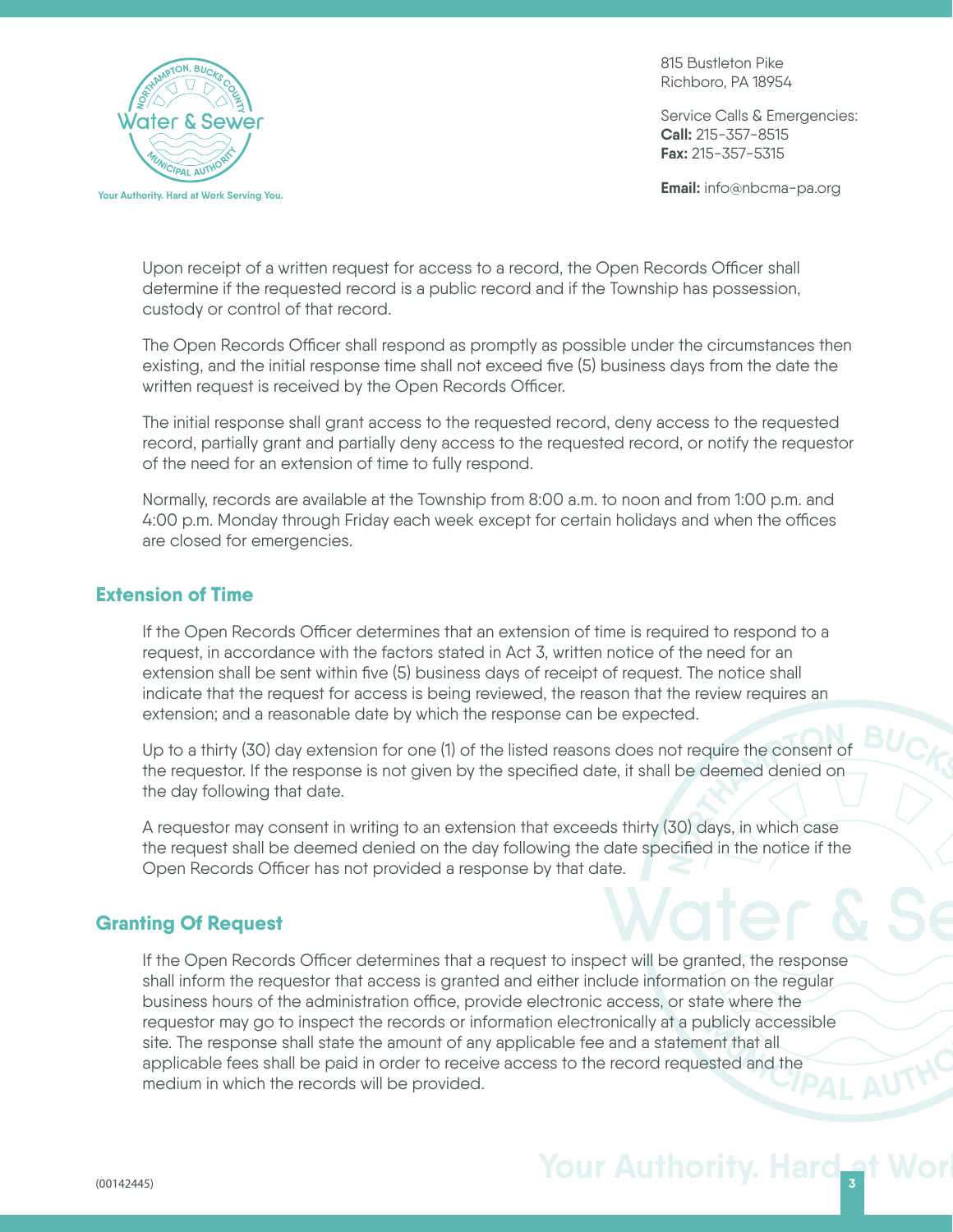

815 Bustleton Pike Richboro, PA 18954

Service Calls & Emergencies: **Call:** 215-357-8515 **Fax:** 215-357-5315

**Email:** info@nbcma-pa.org

If the Open Records Officer determines that a request to copy will be granted, the response shall inform the requestor that access is granted and either include information on the regular business hours of the administration office where the records can be retrieved, or state where the requestor may go to retrieve copies of the records. The response shall state the amount of the applicable fees, a statement that all applicable fees shall be paid in order to retrieve copies of the records requested, and the medium in which the records will be provided. The Open Records Officer may respond to a records request by notifying the requestor that the record is available through publicly accessible electronic means or that the Township shall provide access to inspect the record electronically. If the requestor, within thirty (30) days following receipt of the Township's notice, submits a written request to have the record converted to paper, the Township shall provide copies in printed form within five (5) days of receipt of the request for conversion to paper.

Prepayment of an estimate of fees is required if reproduction of the records is expected by the Open Records Officer to cost in excess of one hundred dollars (\$100.00). The response of the Open Records Officer shall so state if prepayment is required. If the actual cost is less than the estimate, the Open Records Officer shall return the difference to the requestor. If the actual cost is higher than the estimate, the requestor shall pay the difference prior to the copies being given or sent to the requestor.

## **Denial of Request**

The Open Records Officer may deny a request for access to or copies of a record if the requestor has made repeated requests for that same record and the repeated requests have placed an unreasonable burden on the Township.

**<sup>N</sup>ORTHAMPTON, <sup>B</sup>UCK<sup>S</sup> <sup>C</sup>OUNT<sup>Y</sup>** The Open Records Officer may deny a request for access to a record when timely access is not possible due to a fire, flood or other disaster, or when access may cause physical damage or irreparable harm to the record. To the extent possible, the contents of a record shall be made accessible even when the record is physically unavailable due to fire, flood or other disaster.

Information that is not subject to access or is redacted from a public record which has been produced shall be deemed a denial as to that information.

If the Open Records Officer responds to a requestor that a copy of the requested record is available for delivery at the administration office and the requestor does not retrieve the record within sixty (60) days of the Township's response, the Township shall dispose of the copied records and retain any fees paid to date.

**<sup>M</sup>UNICIPA<sup>L</sup> <sup>A</sup>UTHOR<sup>I</sup>T<sup>Y</sup>** If a written request for access to a record is denied or deemed denied, the requestor may file an appeal with the state's Office of Open Records within fifteen (15) business days of the mailing date of the Open Records Officer's response or deemed denial.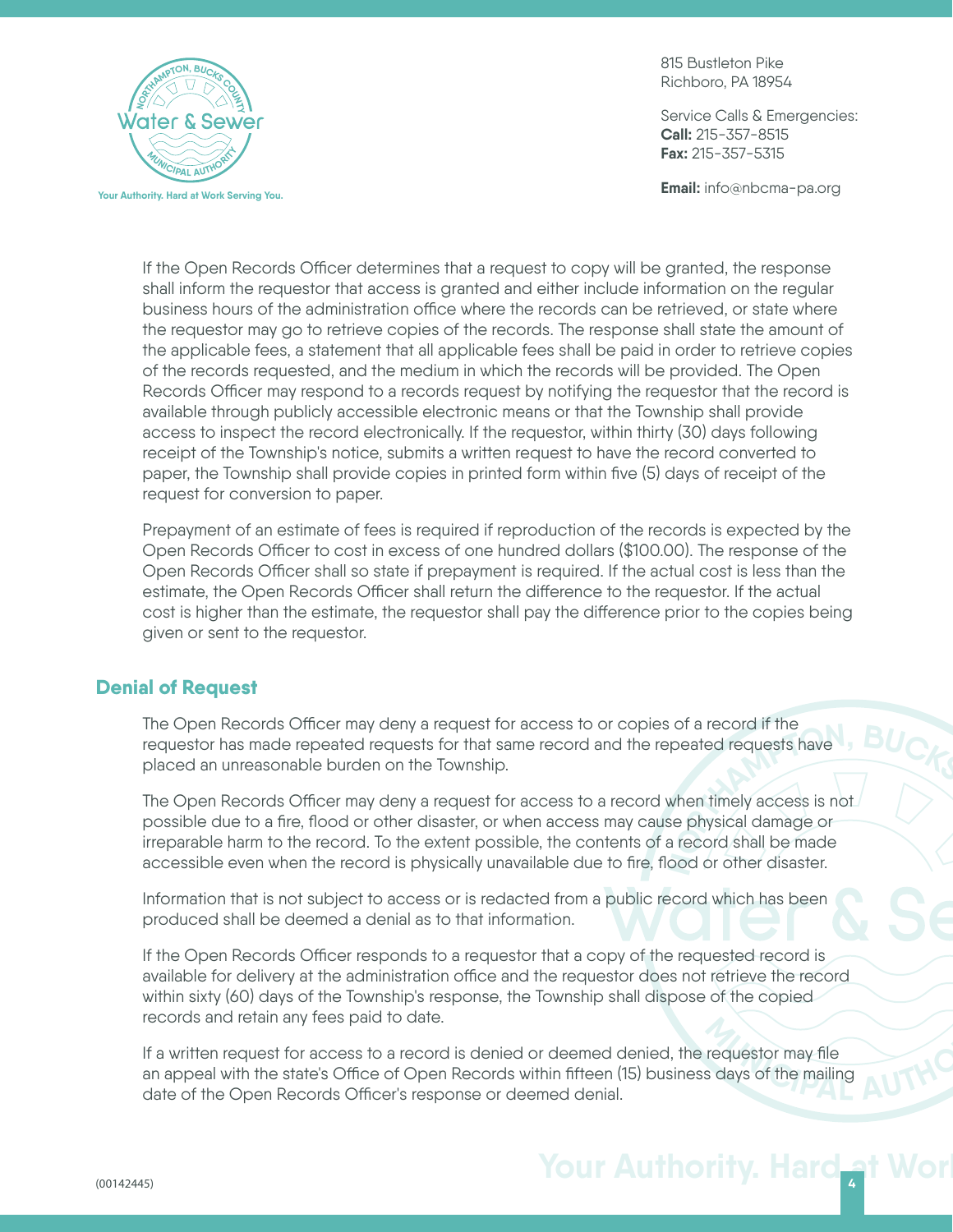

815 Bustleton Pike Richboro, PA 18954

Service Calls & Emergencies: **Call:** 215-357-8515 **Fax:** 215-357-5315

**Email:** info@nbcma-pa.org

If the Open Records Officer determines that a request to copy will be granted, the response shall inform the requestor that access is granted and either include information on the regular business hours of the administration office where the records can be retrieved, or state where the requestor may go to retrieve copies of the records. The response shall state the amount of the applicable fees, a statement that all applicable fees shall be paid in order to retrieve copies of the records requested, and the medium in which the records will be provided. The Open Records Officer may respond to a records request by notifying the requestor that the record is available through publicly accessible electronic means or that the Township shall provide access to inspect the record electronically. If the requestor, within thirty (30) days following receipt of the Township's notice, submits a written request to have the record converted to paper, the Township shall provide copies in printed form within five (5) days of receipt of the request for conversion to paper.

Prepayment of an estimate of fees is required if reproduction of the records is expected by the Open Records Officer to cost in excess of one hundred dollars (\$100.00). The response of the Open Records Officer shall so state if prepayment is required. If the actual cost is less than the estimate, the Open Records Officer shall return the difference to the requestor. If the actual cost is higher than the estimate, the requestor shall pay the difference prior to the copies being given or sent to the requestor.

## **Denial of Request**

The Open Records Officer may deny a request for access to or copies of a record if the requestor has made repeated requests for that same record and the repeated requests have placed an unreasonable burden on the Township.

**<sup>N</sup>ORTHAMPTON, <sup>B</sup>UCK<sup>S</sup> <sup>C</sup>OUNT<sup>Y</sup>** The Open Records Officer may deny a request for access to a record when timely access is not possible due to a fire, flood or other disaster, or when access may cause physical damage or irreparable harm to the record. To the extent possible, the contents of a record shall be made accessible even when the record is physically unavailable due to fire, flood or other disaster.

Information that is not subject to access or is redacted from a public record which has been produced shall be deemed a denial as to that information.

If the Open Records Officer responds to a requestor that a copy of the requested record is available for delivery at the administration office and the requestor does not retrieve the record within sixty (60) days of the Township's response, the Township shall dispose of the copied records and retain any fees paid to date.

**<sup>M</sup>UNICIPA<sup>L</sup> <sup>A</sup>UTHOR<sup>I</sup>T<sup>Y</sup>** If a written request for access to a record is denied or deemed denied, the requestor may file an appeal with the state's Office of Open Records within fifteen (15) business days of the mailing date of the Open Records Officer's response or deemed denial.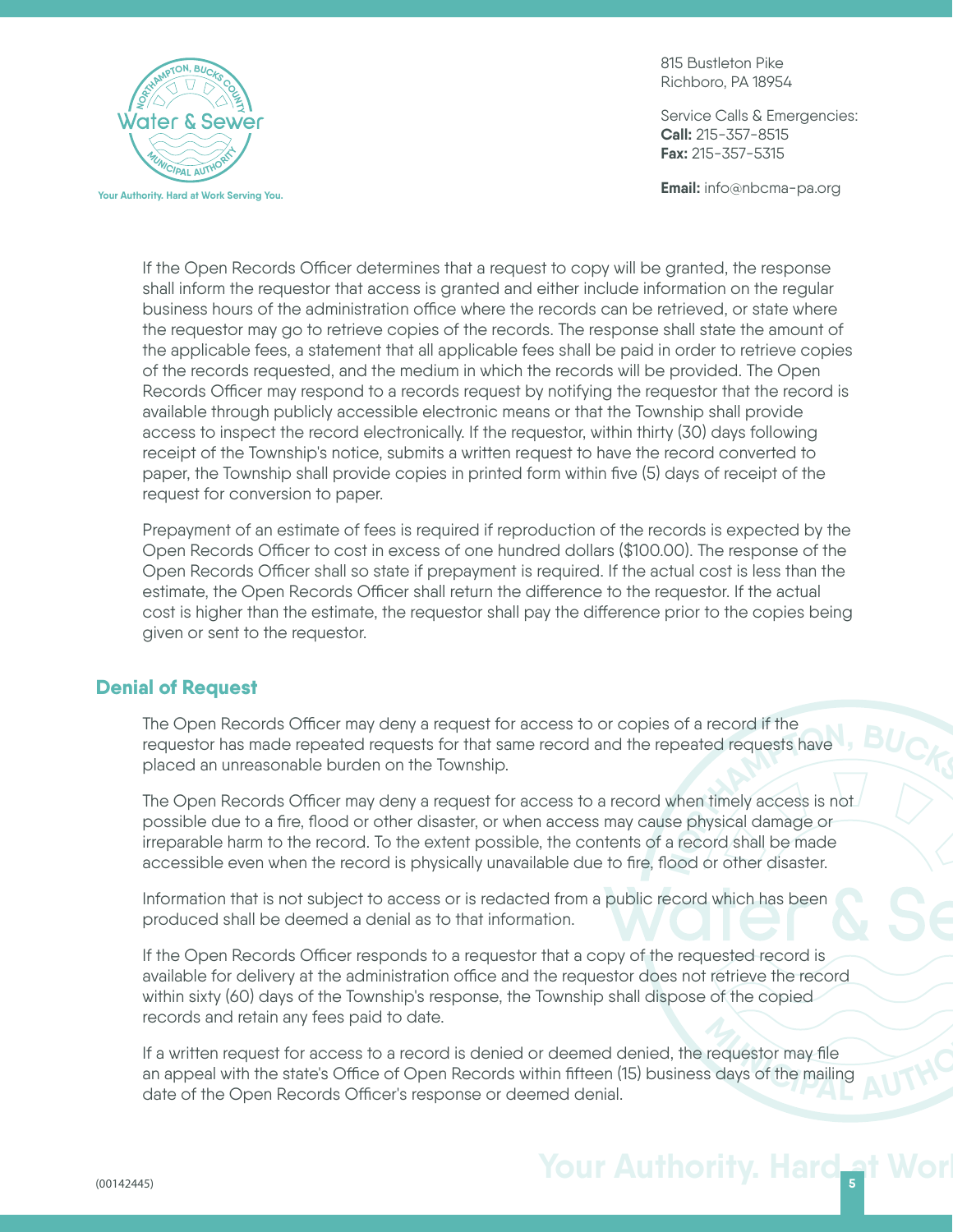

815 Bustleton Pike Richboro, PA 18954

Service Calls & Emergencies: **Call:** 215-357-8515 **Fax:** 215-357-5315

**Email:** info@nbcma-pa.org

If the Open Records Officer denies a request for access to or copies of a record, whether in whole or in part, a written response shall be sent within five (5) business days of receipt of the request. The response denying the request shall include the following:

- **1.** Description of the record requested.
- **2.** Specific reasons for denial.

**3.** Name, title, business address, business telephone number, and signature of the Open Records Officer on whose authority the denial is issued.

- **4.** Date of the response.
- **5.** Procedure for the requestor to appeal the denial of access or copies.

## **Documents Not Qualifying As Public Records:**

Documents will not be considered public records if they fall outside the definition of "public record" under the Pennsylvania Right to Know Law or meet one of the exceptions for public records contained within the Law. Documents which do not qualify as public records include the following (this list is intended as a summary or short-hand explanation and is not intended to be inclusive or to modify or supersede the legal requirements of the Pennsylvania Right-to-Know Law):

- → Internal pre-decisional deliberations of administrators, employees and Board members
	- **¤** unless presented to a quorum for deliberation at a public meeting
- **<sup>N</sup>ORTHAMPTON, <sup>B</sup>UCK<sup>S</sup> <sup>C</sup>OUNT<sup>Y</sup> ¤** includes real estate appraisals until decision made to proceed with lease, sale or acquisition of property
- **→** Draft minutes of meetings
- **→** Executive Session minutes or record of discussion
- **→** Bid proposals
- **→** Communication with insurance carriers
- **→** Privileged communications:
	- **¤** communications with Township Solicitor or other attorneys
	- **¤** doctor-patient communications; and
	- **¤** speech and debate privilege applicable to legislative functions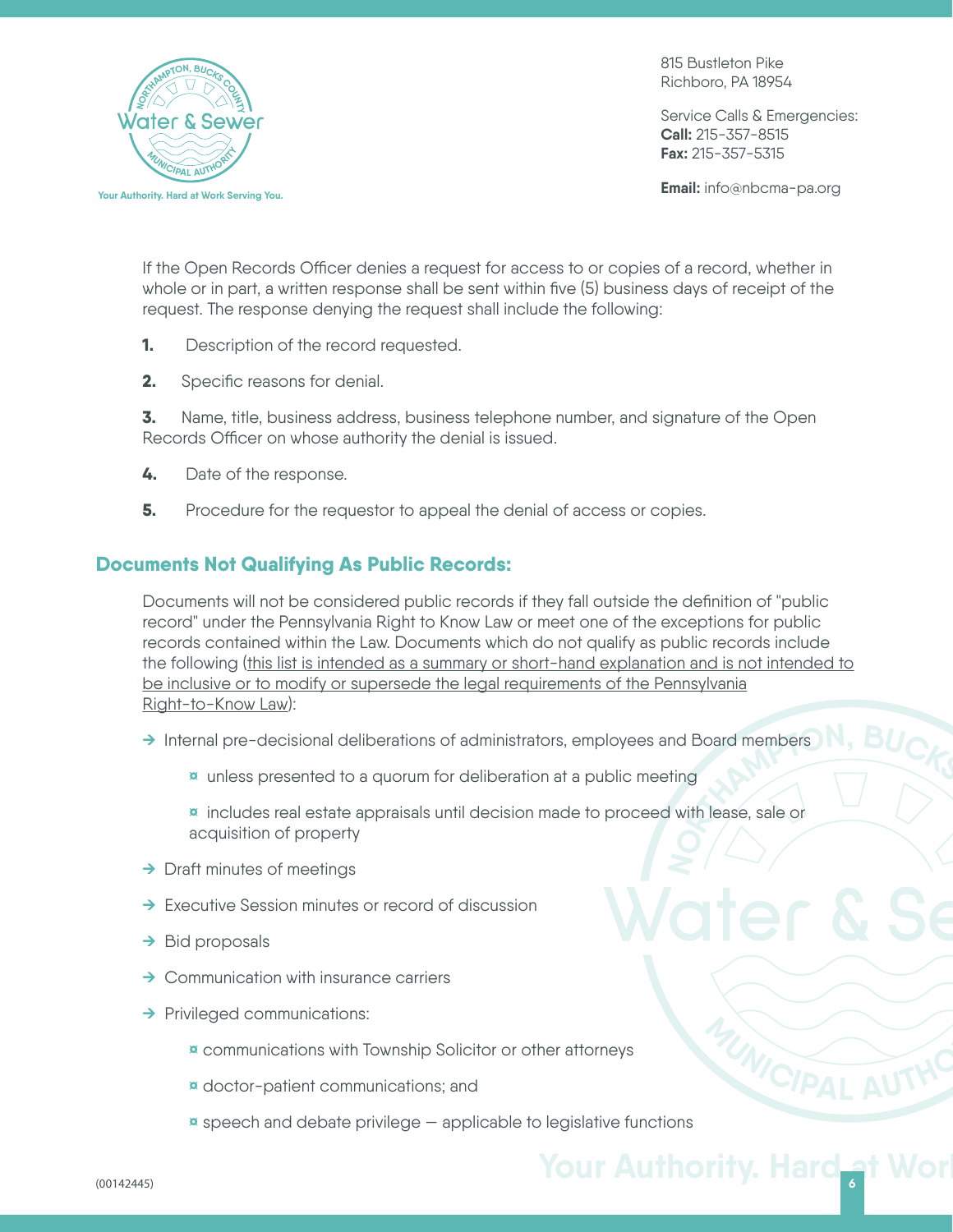

815 Bustleton Pike Richboro, PA 18954

Service Calls & Emergencies: **Call:** 215-357-8515 **Fax:** 215-357-5315

**Email:** info@nbcma-pa.org

- **→** Records which, if disclosed, would
	- **¤** result in loss of Federal or State funds;
	- **¤** likely lead to physical harm or personal security of a person;
	- **¤** jeopardize safety of the public, a building, infrastructure, information storage system, or resource; or
	- **¤** jeopardize computer security

**→** Records identifying the name, home address or date of birth of a child (17 years of age or younger)

- **→** Records of an individual's
	- **¤** confidential personal health information
	- **¤** applications for social services; or
	- **¤** confidential personal information such as social security number, driver's license, financial information, email address and personal phone numbers

#### **→** Records of employees:

- **¤** reference letters and written criticisms
- **¤** employment applications (if not hired)
- **¤** employee assistance program information
- **¤** grievances and complaints of discrimination
- **<sup>N</sup>ORTHAMPTON, <sup>B</sup>UCK<sup>S</sup> <sup>C</sup>OUNT<sup>Y</sup> ¤** discipline, demotion and discharge (except for final action of discharge or discipline)
- **¤** academic transcript

**¤ NOTE:** Other confidentiality restrictions may apply to employee records under other laws.

- **→** Certain records relating to criminal and non-criminal investigations
- **CIPAL AUTHC →** Transcripts and exhibits of arbitration hearings (final decision is public however)
- **→** Drafts of policies, resolutions or administrative regulations
- **→** Trade secrets or other confidential proprietary information
- **→** Personal notes and working papers of an individual, includes message slips